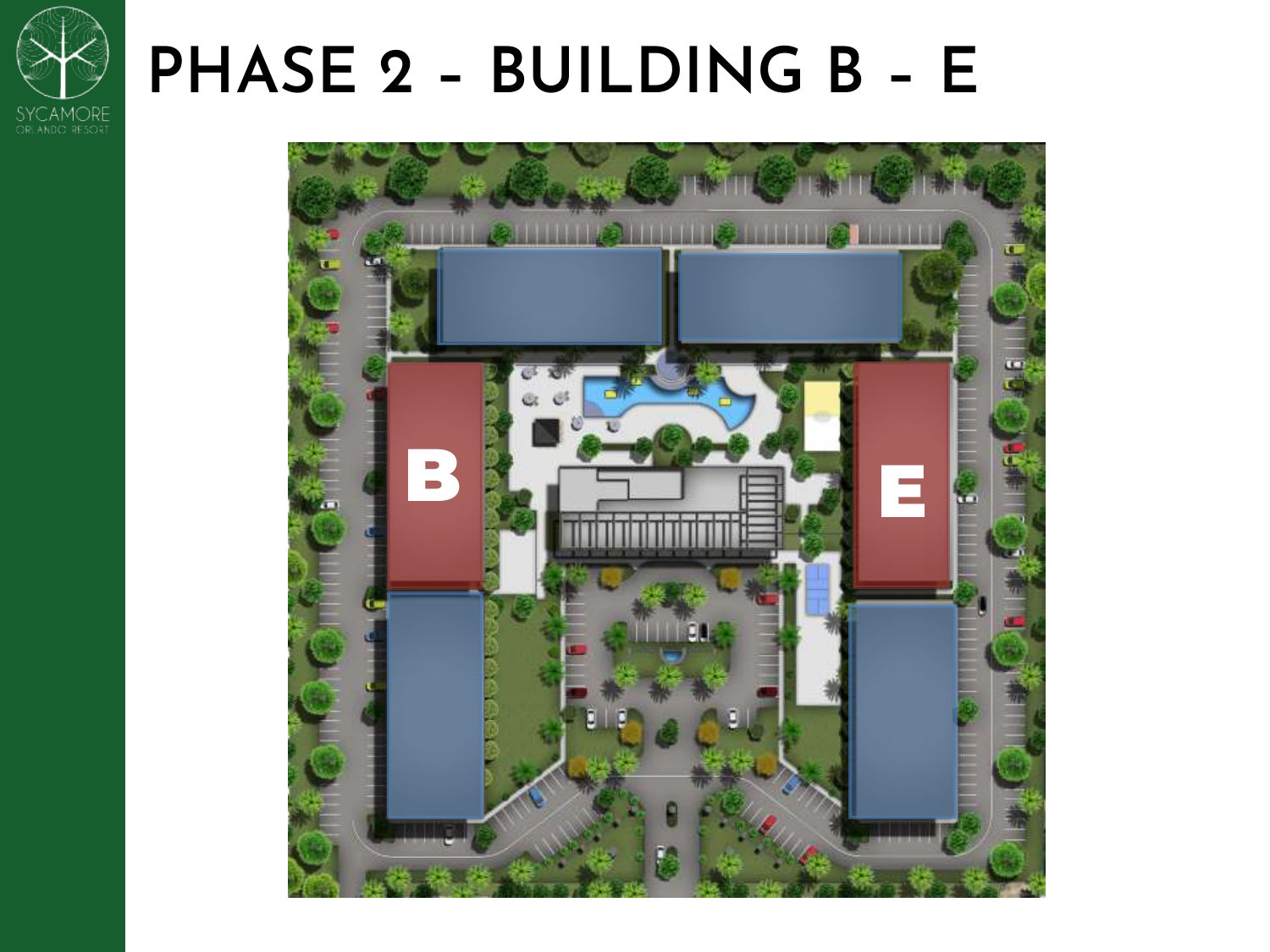

# MODEL-PALM

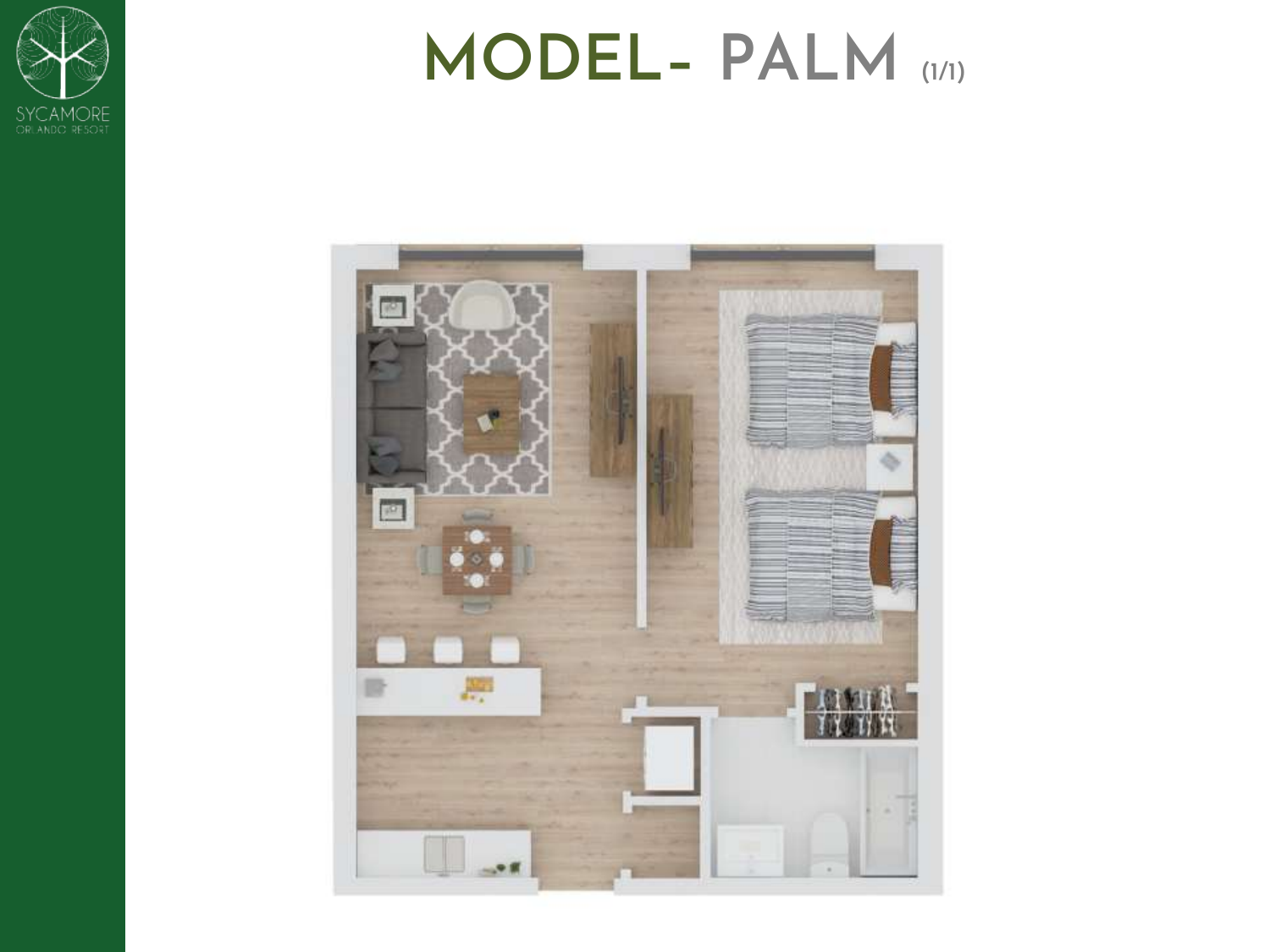

# **MODEL– OAKTREE (2/2)**

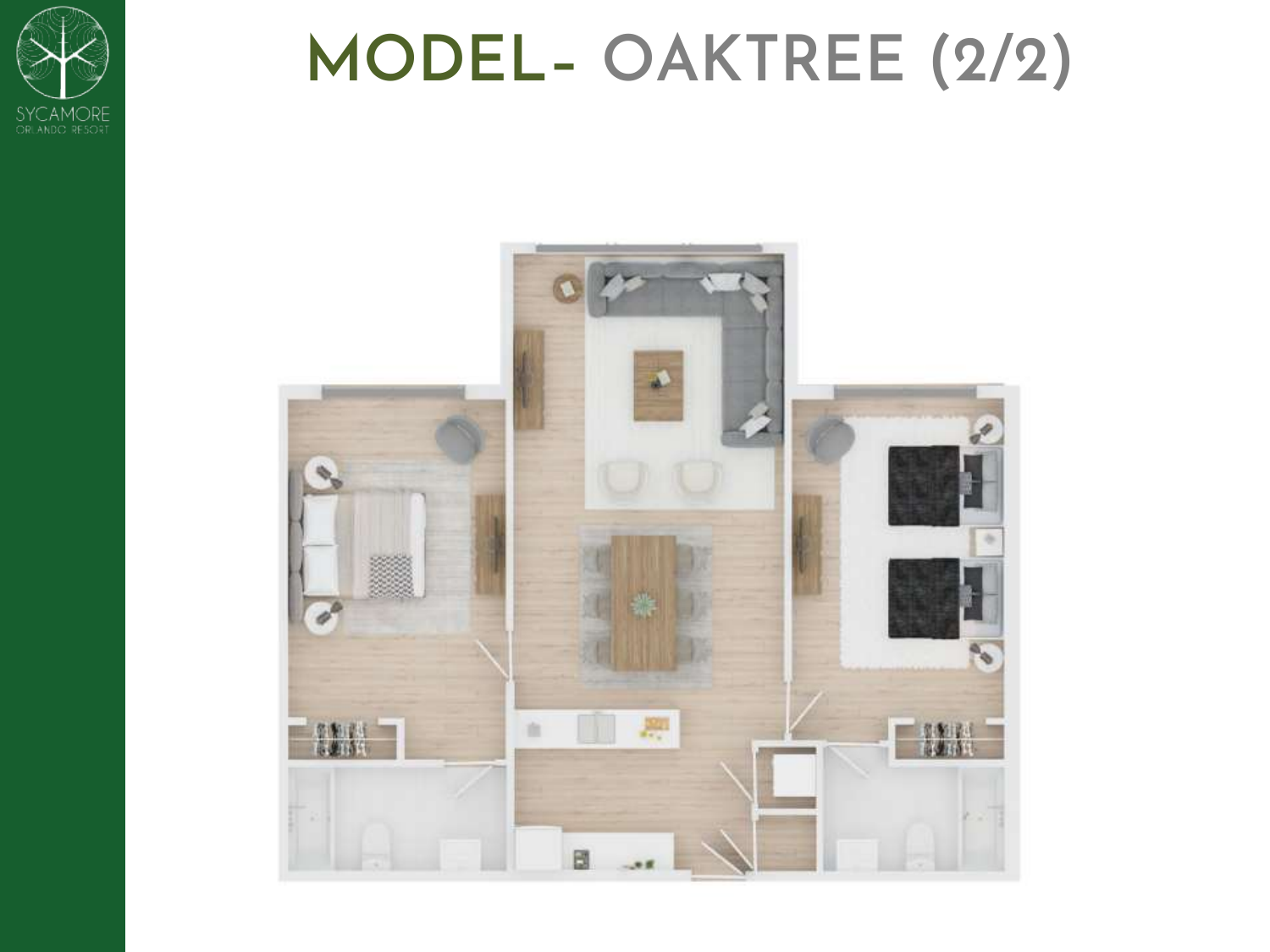

# **MODEL– CEDAR (3/3)**

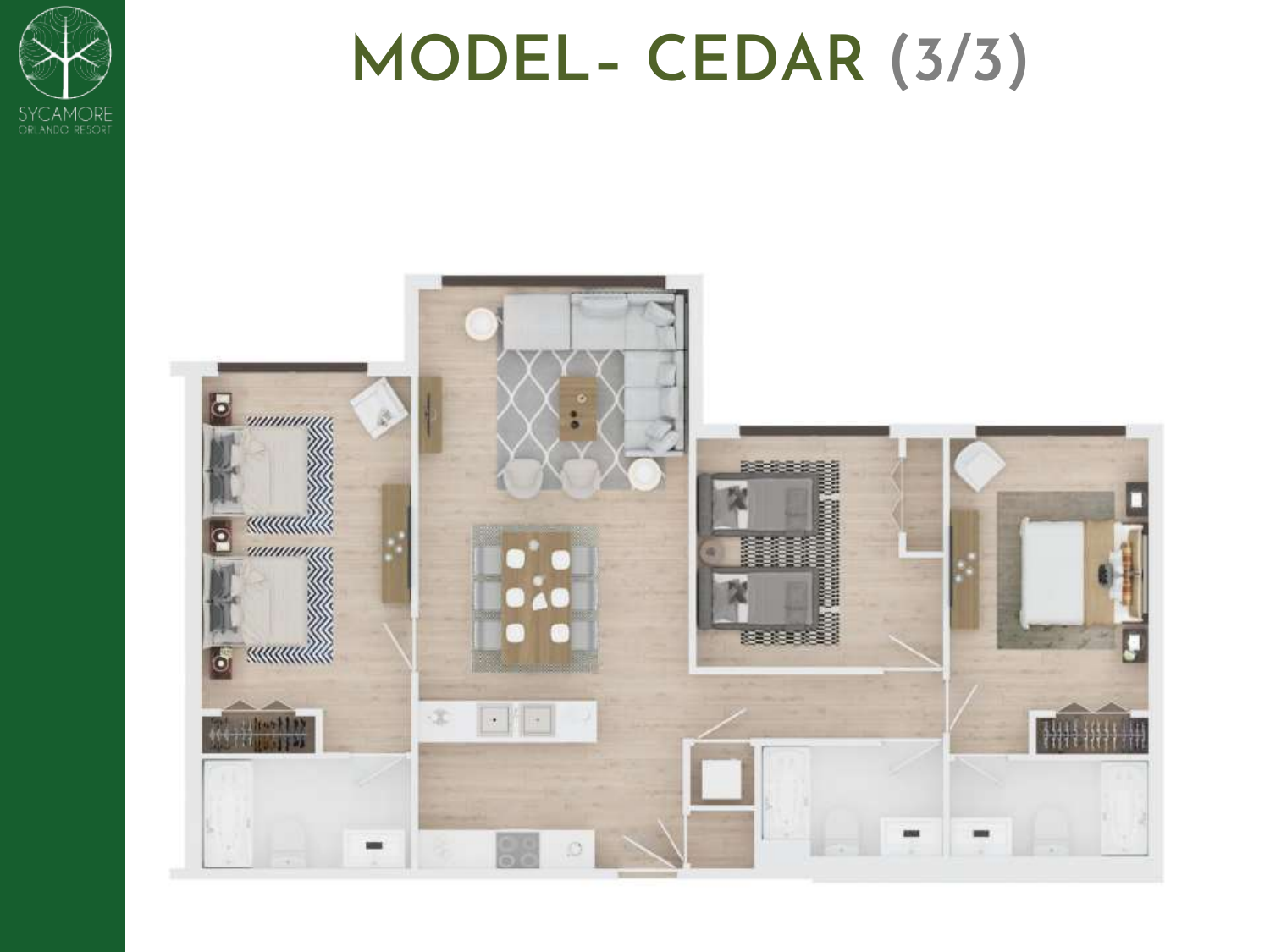



# **Building B**

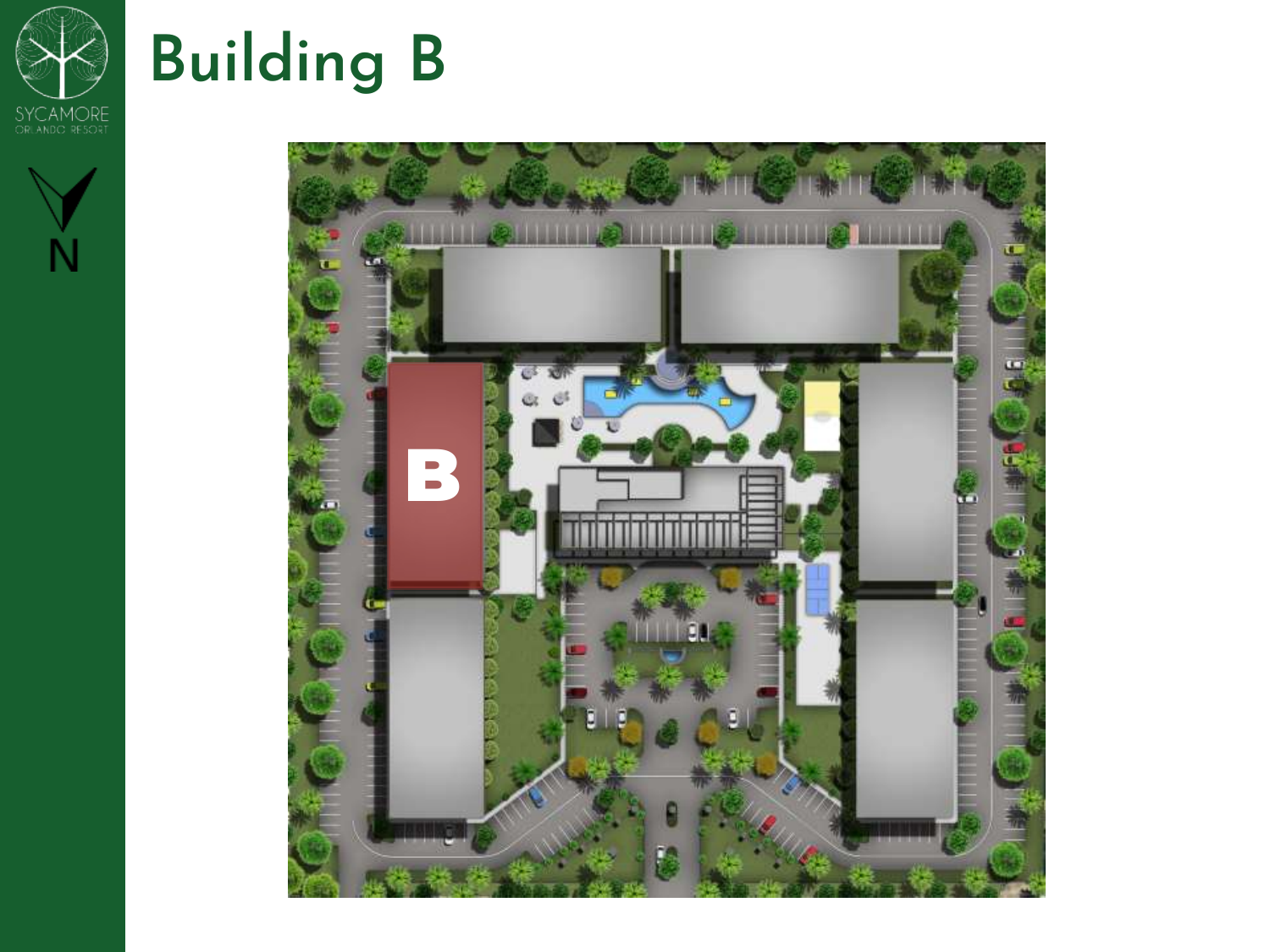

## **Building B 1st Floor**

**06 units**



# **106107** Ħ, Street View **Resort View Уднему относительно правила 102 103 100 101 BOOTH**



**OAKTREE -** 2 BEDROOMS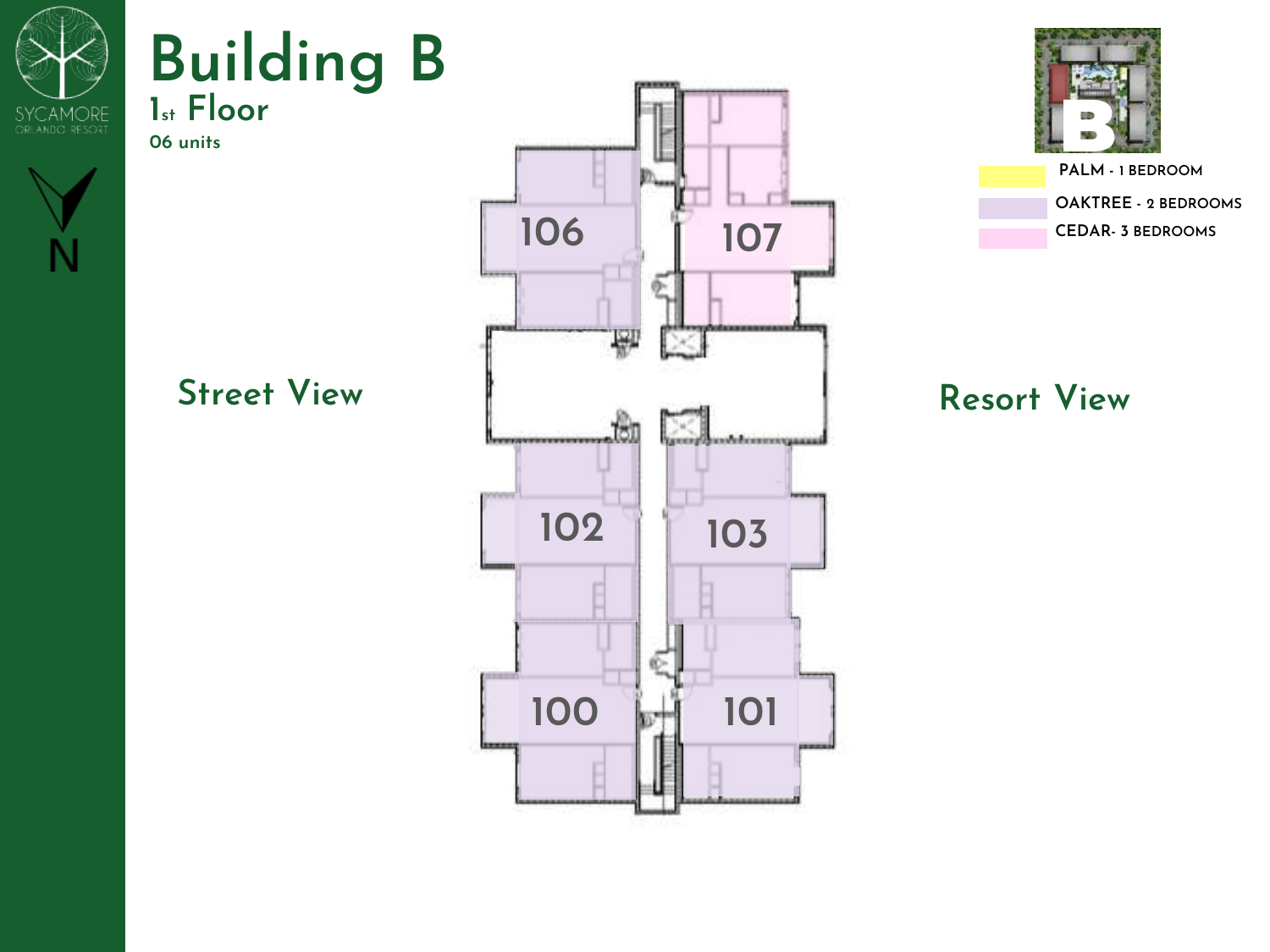

## **Building B 3rd Floor**

**08 units**







**OAKTREE -** 2 BEDROOMS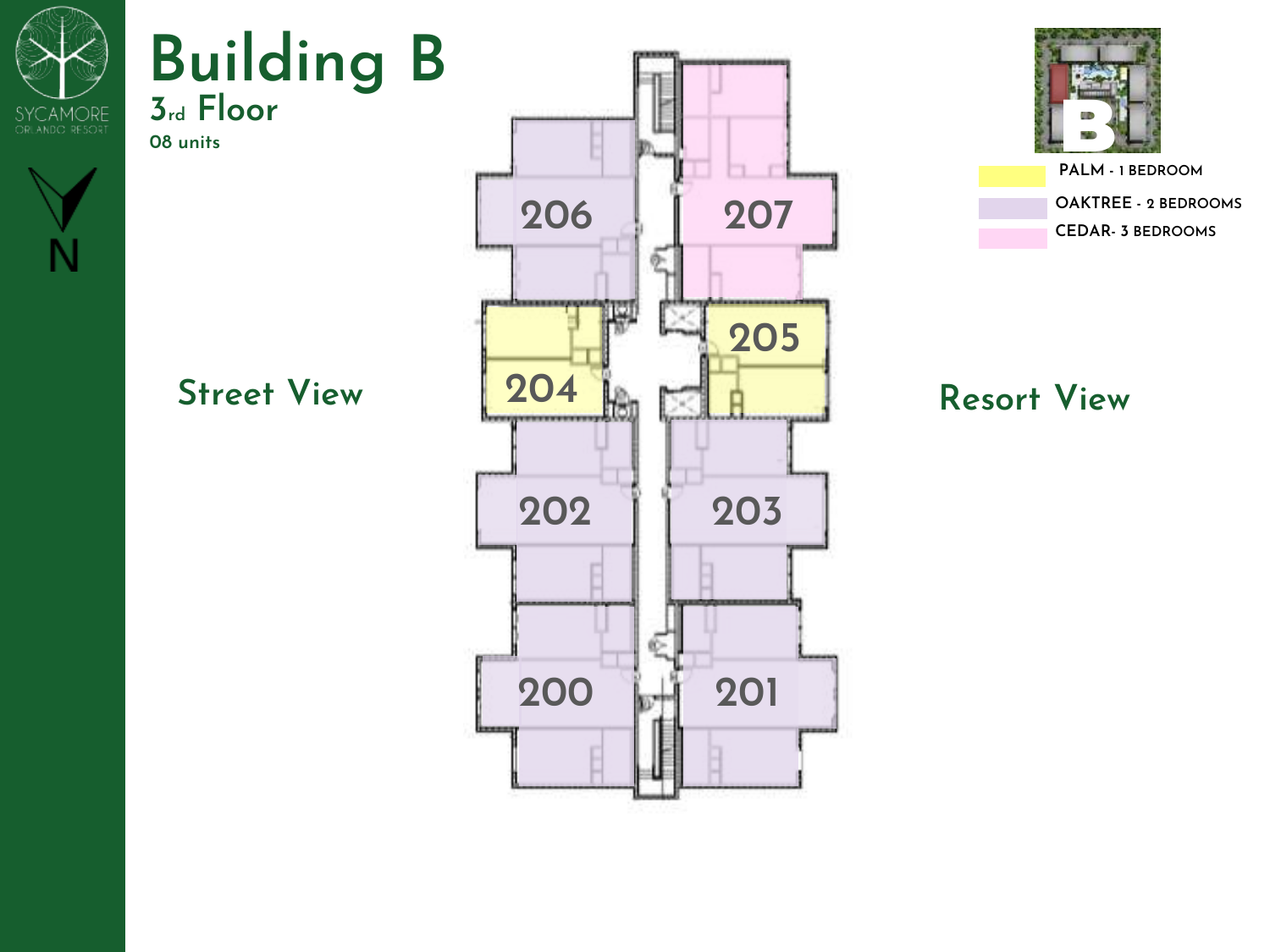

## **Building B 3rd Floor**

**08 units**





**OAKTREE -** 2 BEDROOMS **CEDAR- 3** BEDROOMS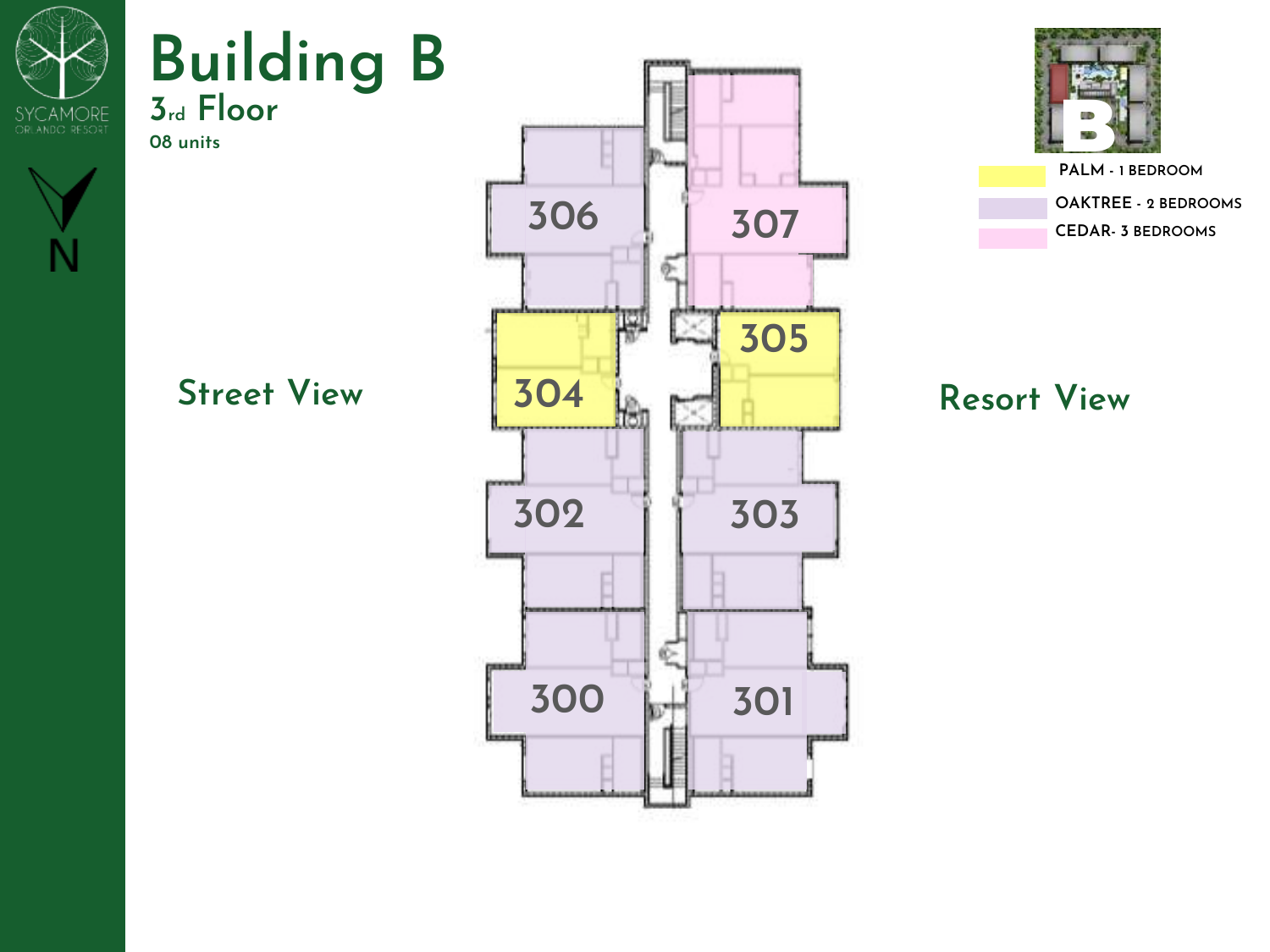

## **Building B 4th Floor**

**08 units**



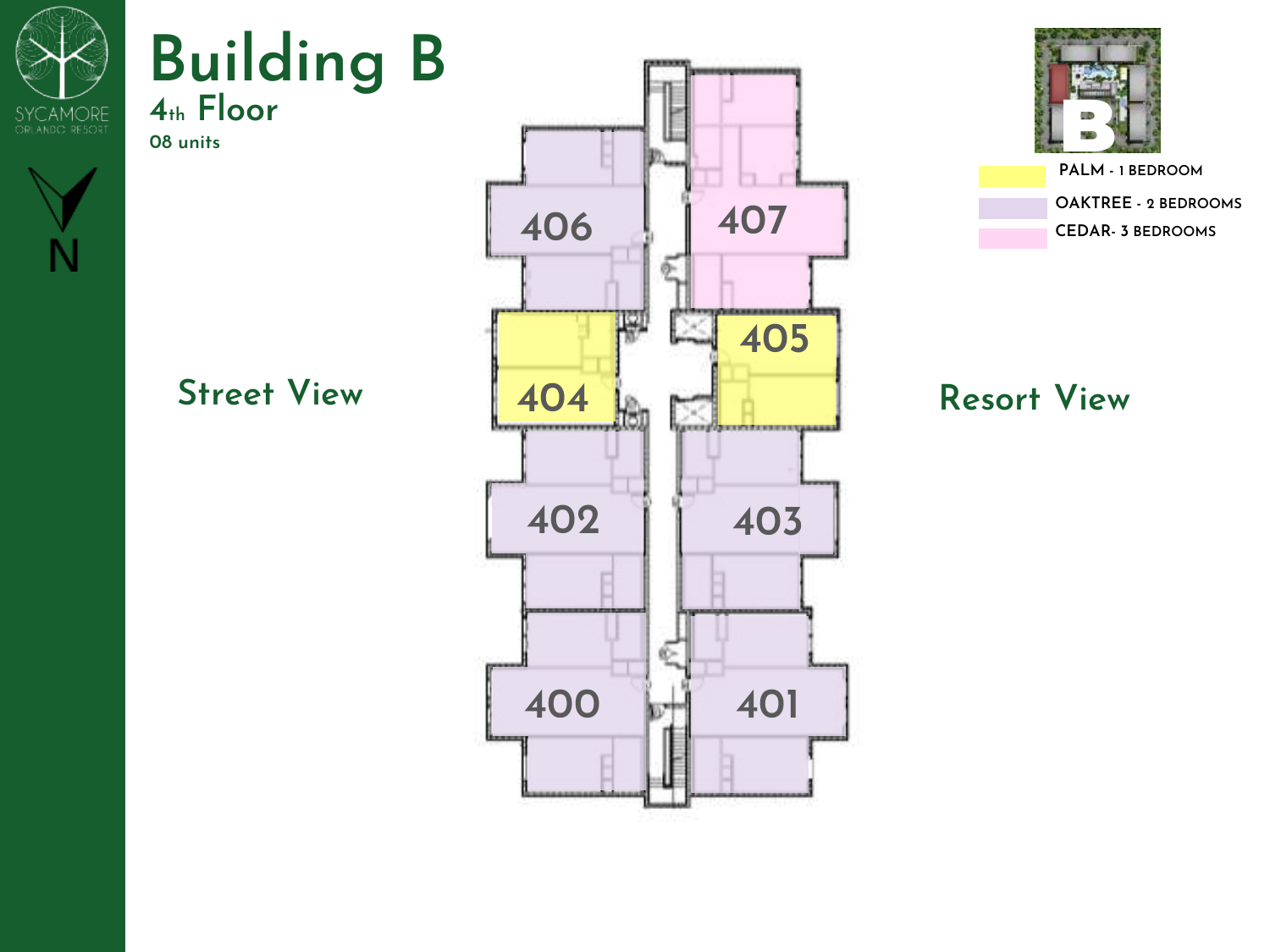

## **Building B 5th Floor**

**08 units**



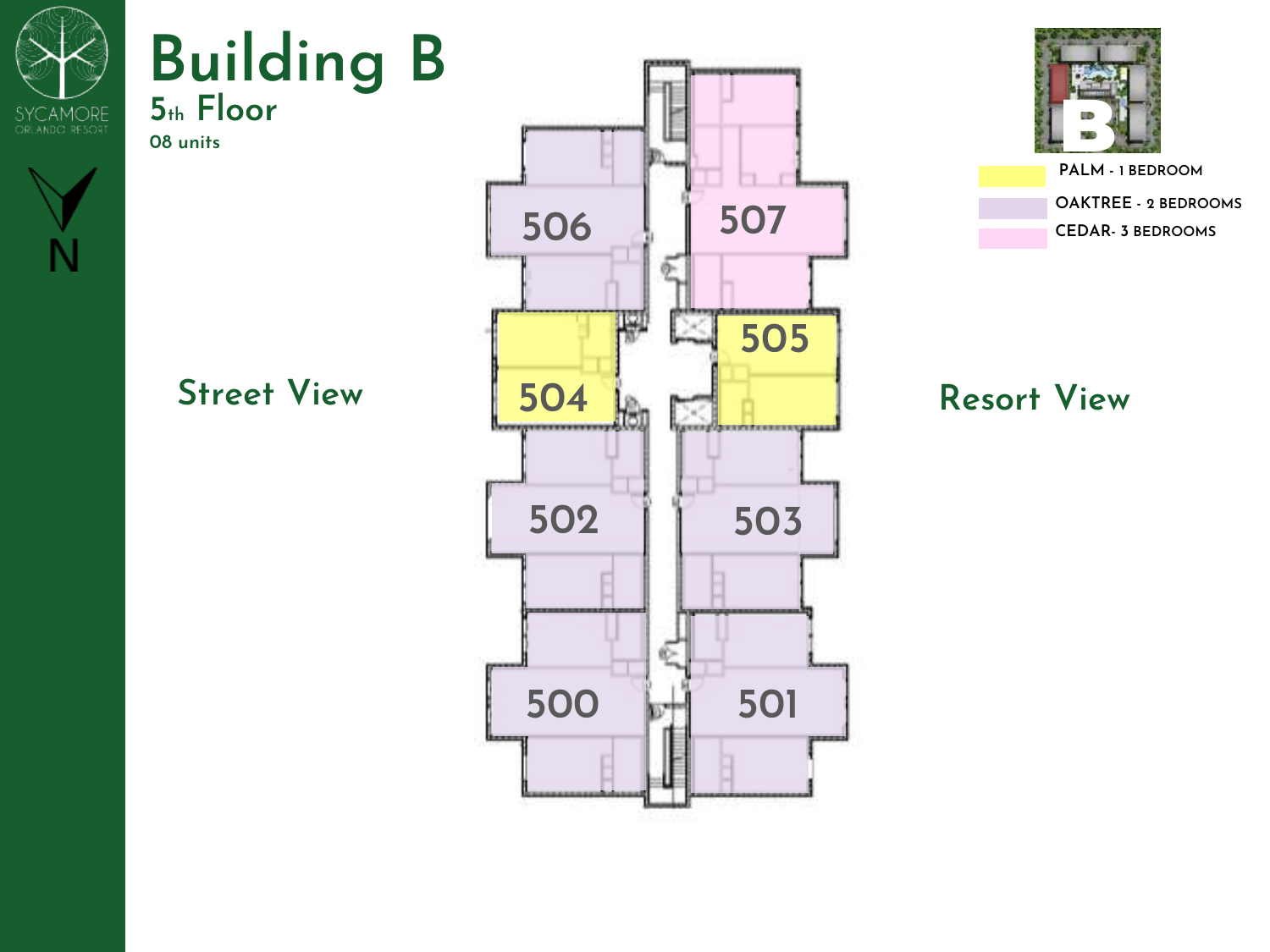

## **Building B 6th Floor**

**08 units**







**OAKTREE -** 2 BEDROOMS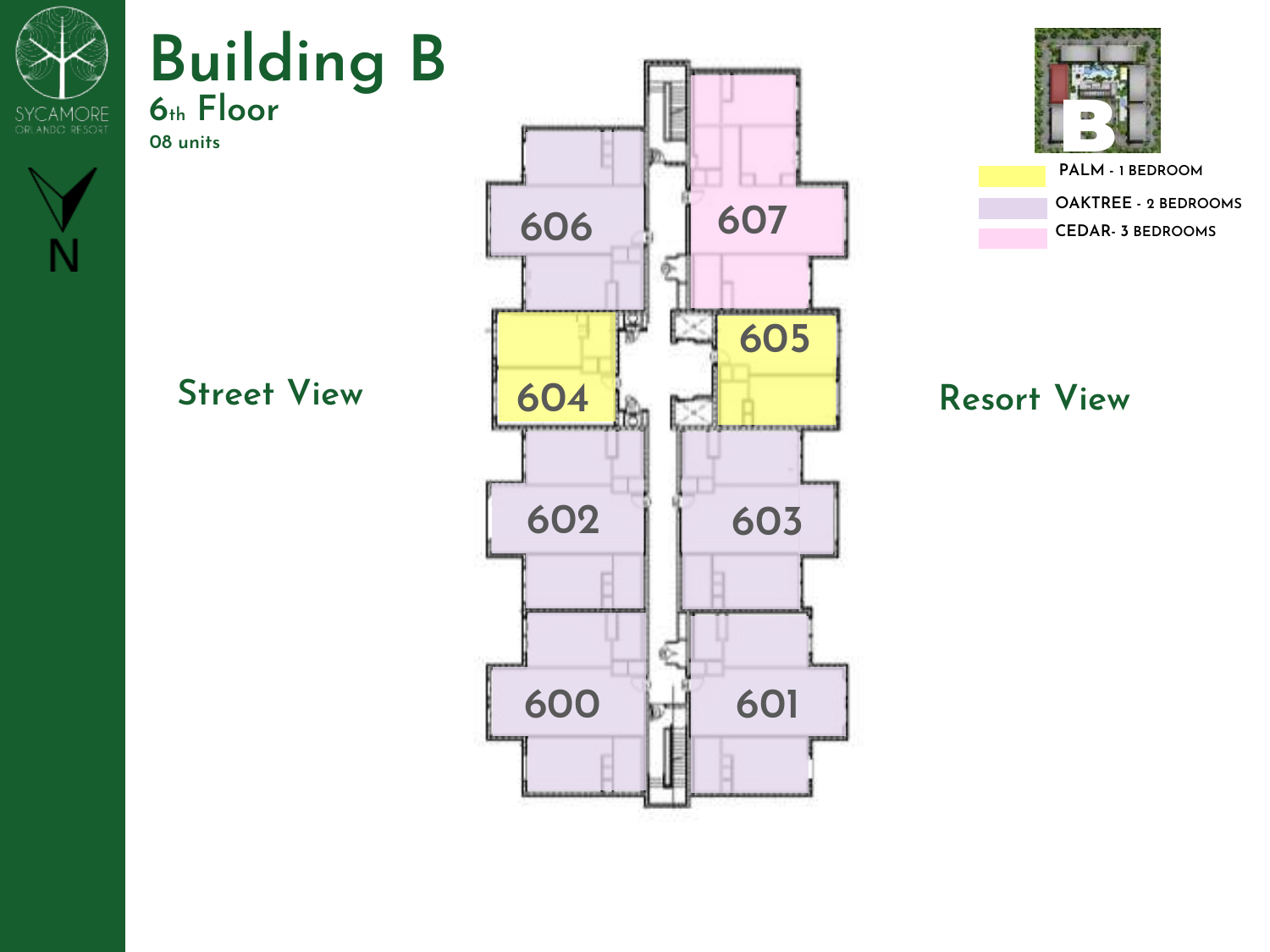

## **Building B 7th Floor**

**08 units**





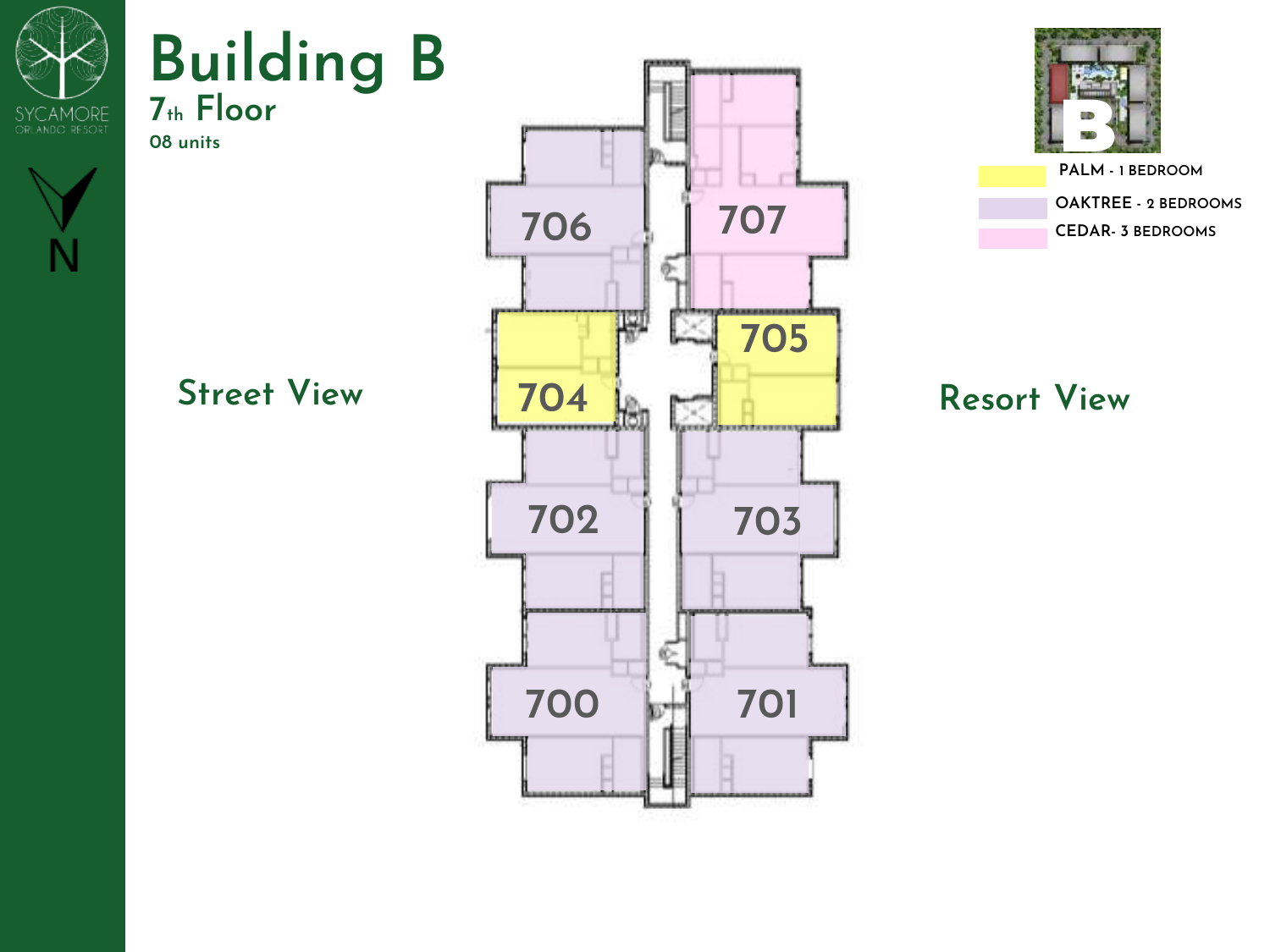



# **Building E**

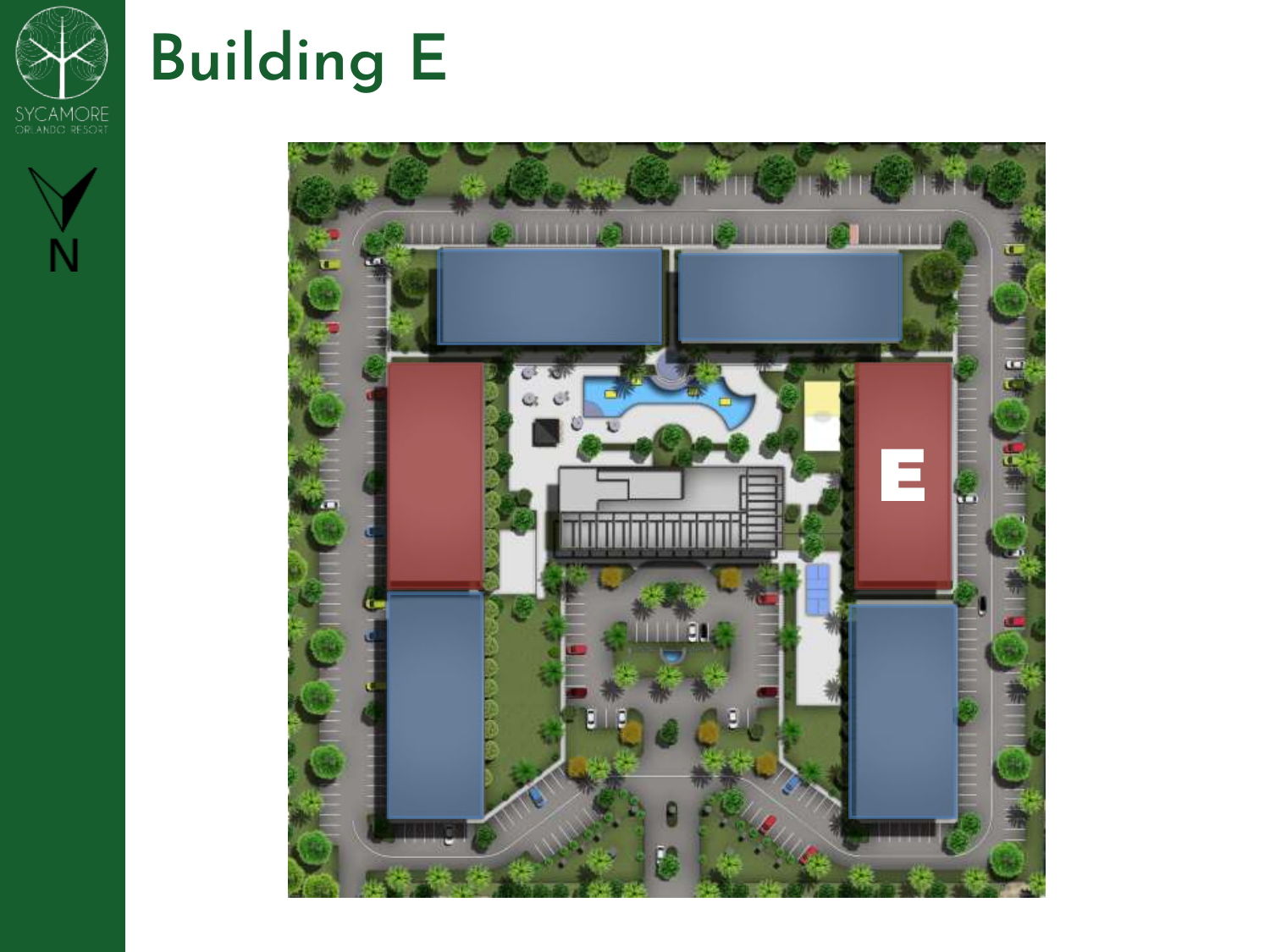

## **Building E 1st Floor**

**06 units**



**Resort View**





**OAKTREE - 2 BEDROOM CEDAR- 3** BEDROOMS **PALM -** 1 BEDROOM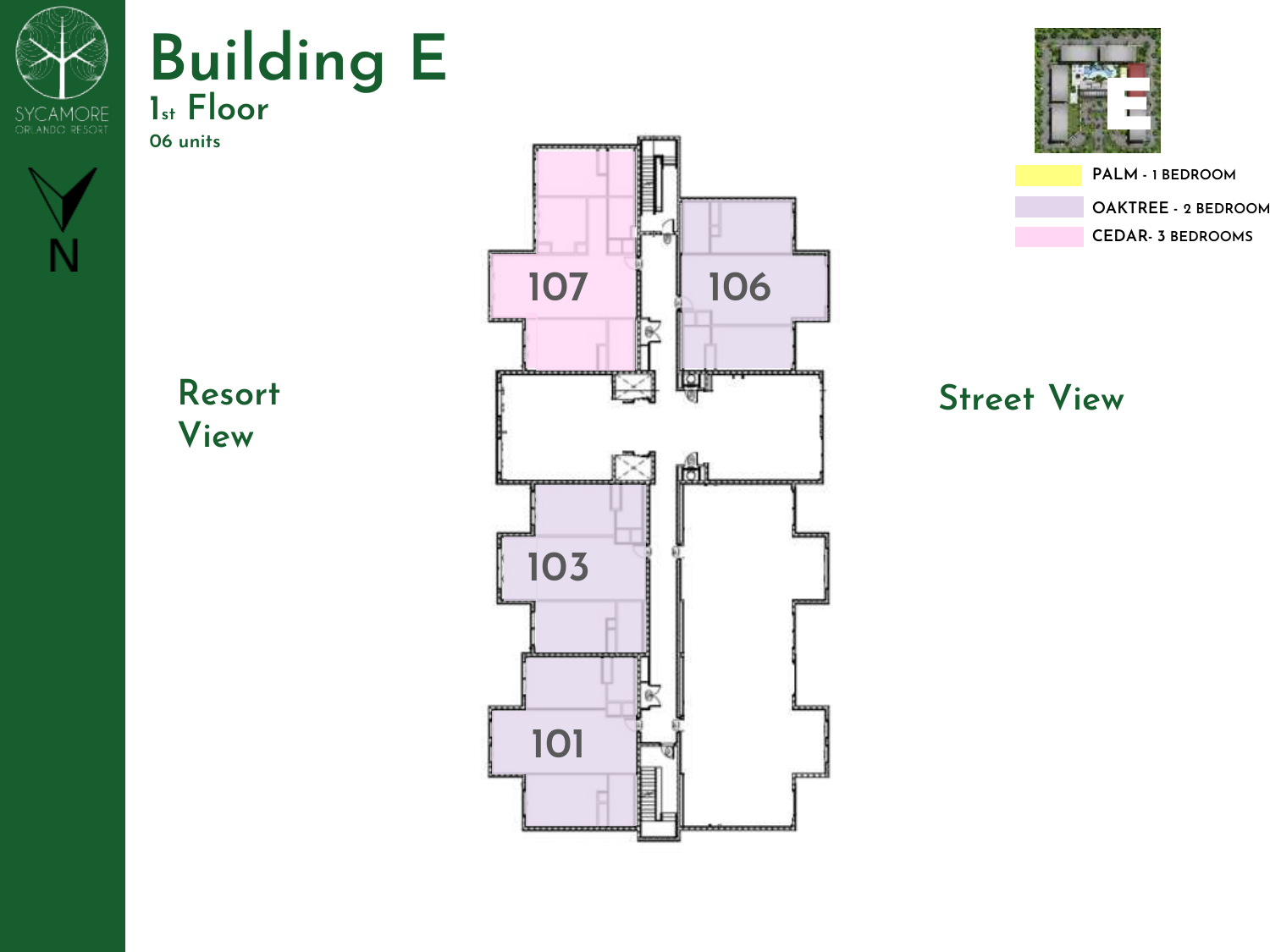

### **Building E 2nd Floor**

**08 units**



**Resort View**





**OAKTREE - 2 BEDROOM CEDAR- 3** BEDROOMS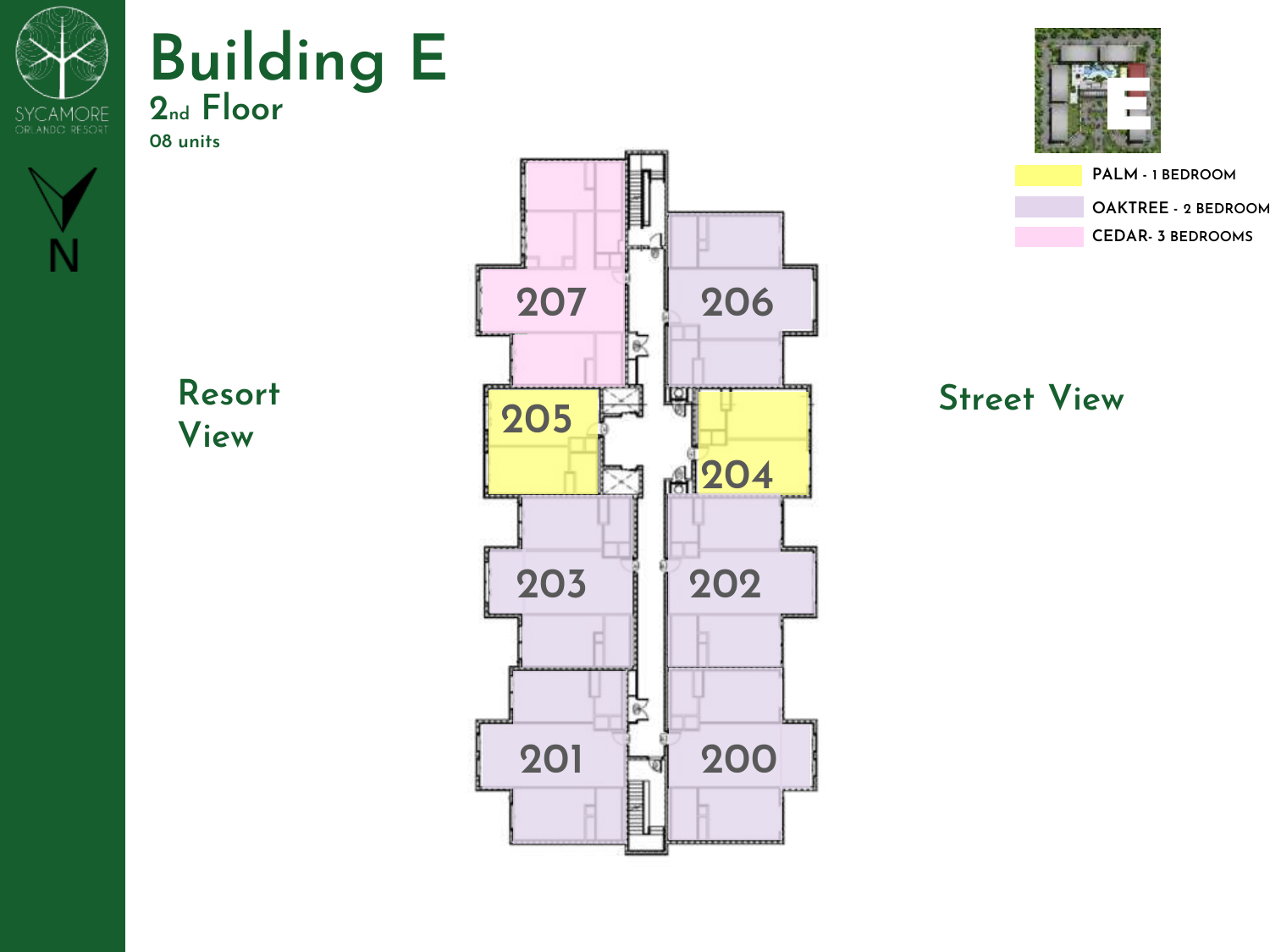

### **Building E 3nd Floor**

**08 units**



**Resort View**





**OAKTREE - 2 BEDROOM CEDAR- 3** BEDROOMS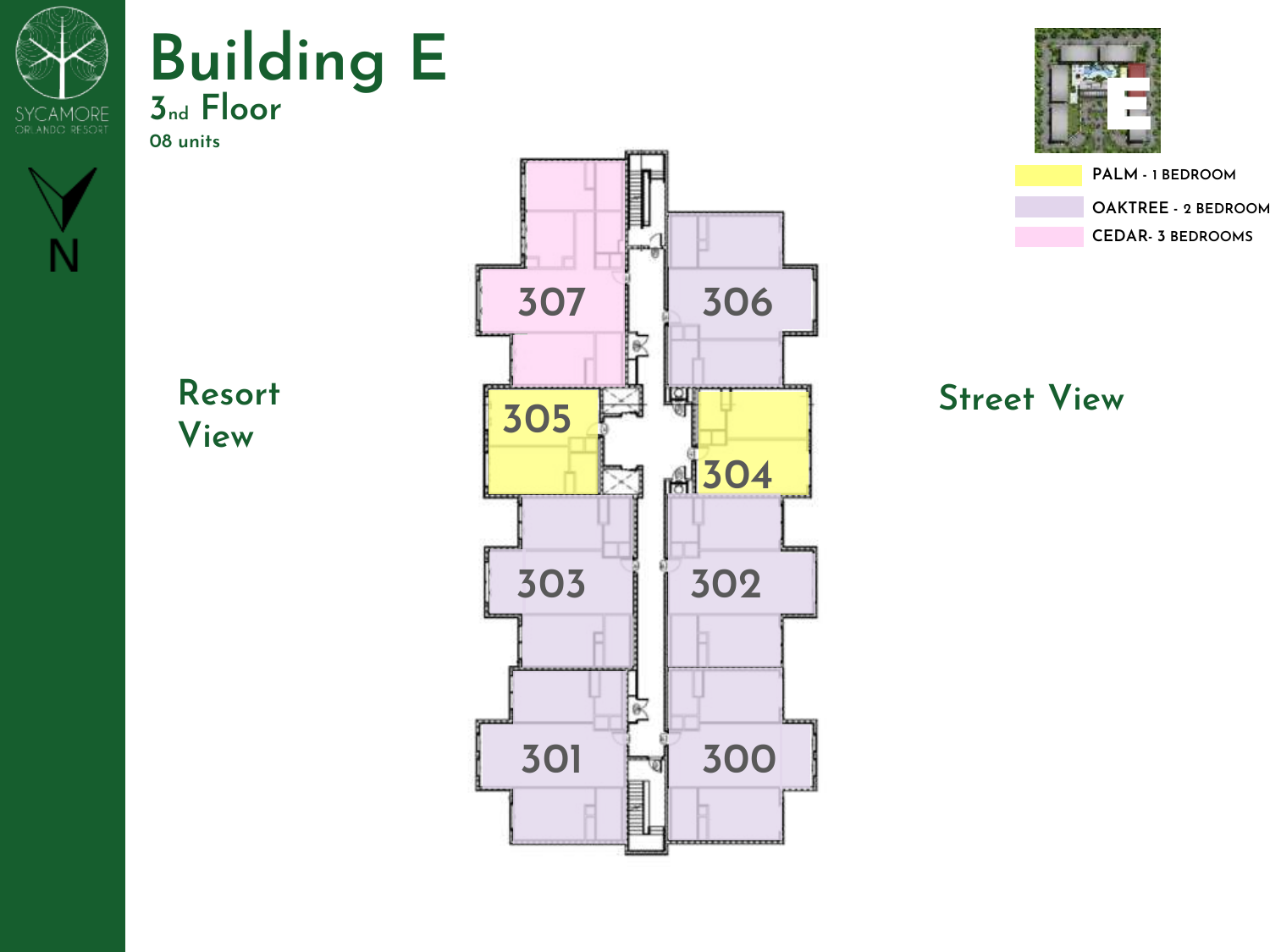

### **Building E 4nd Floor**

**08 units**



**Resort View**





**OAKTREE - 2 BEDROOM CEDAR- 3** BEDROOMS **PALM -** 1 BEDROOM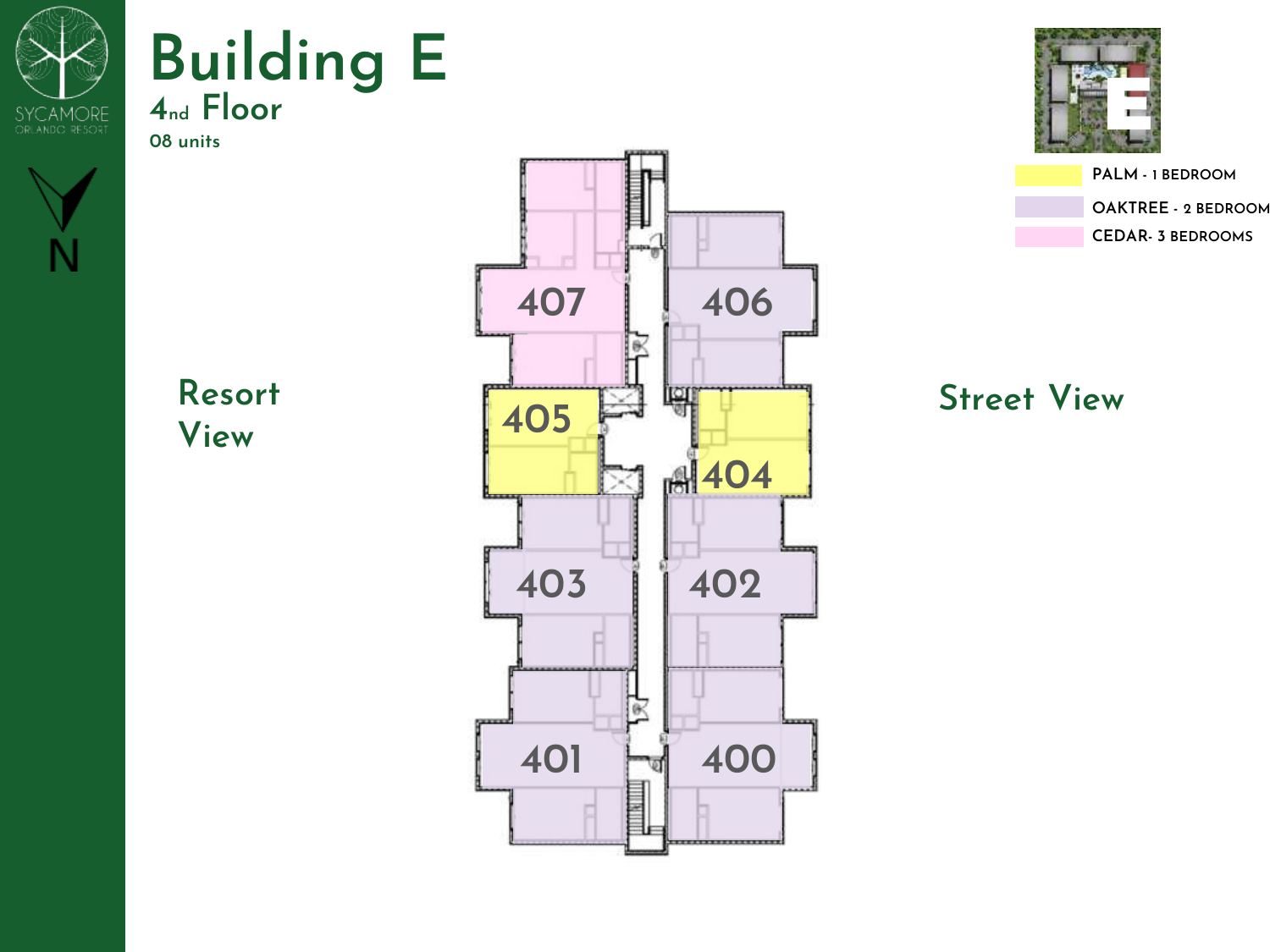

### **Building E 5nd Floor**

**08 units**



**Resort View**





**OAKTREE - 2 BEDROOM CEDAR- 3** BEDROOMS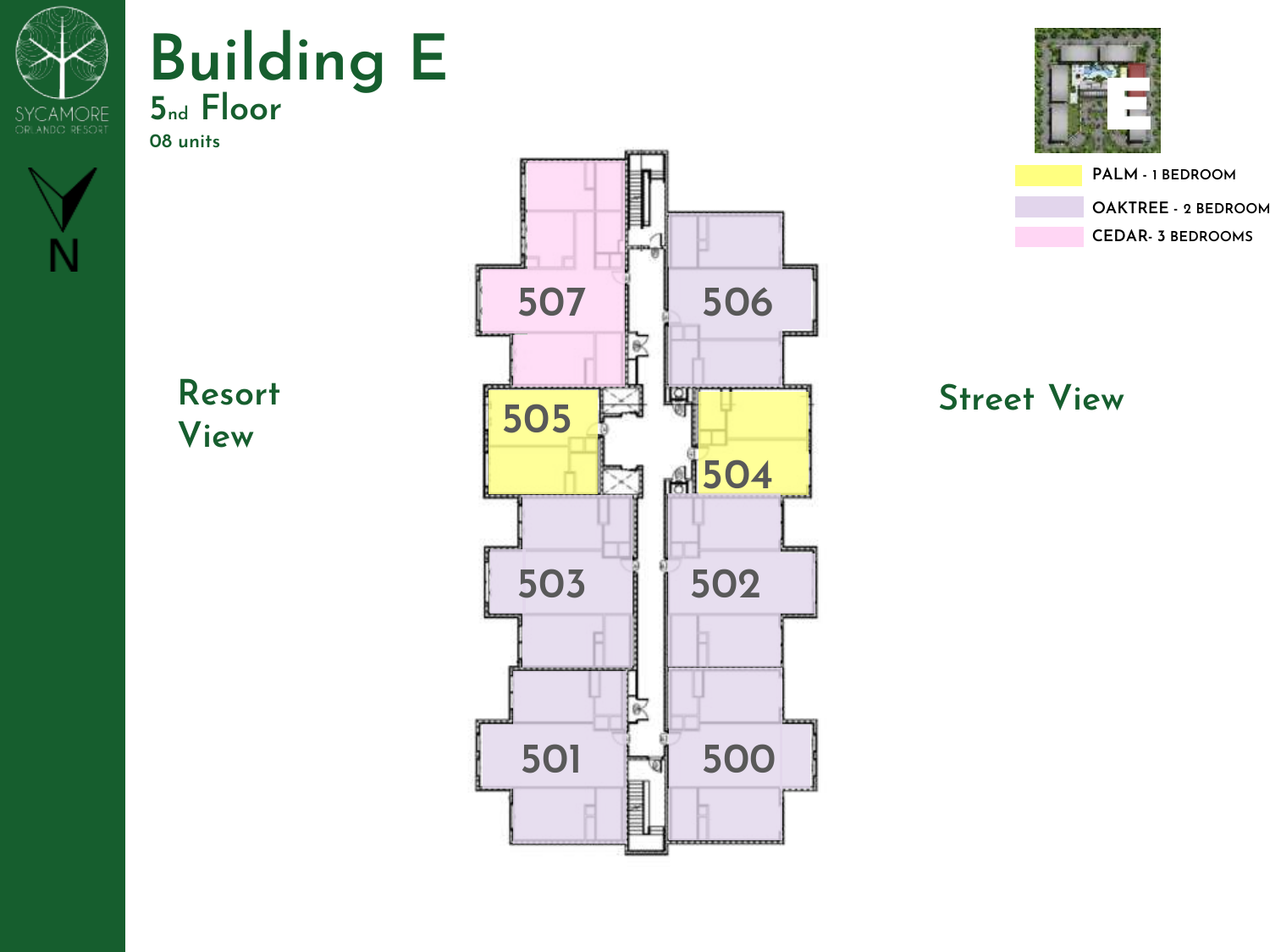

### **Building E 6nd Floor**

**08 units**



**Resort View**